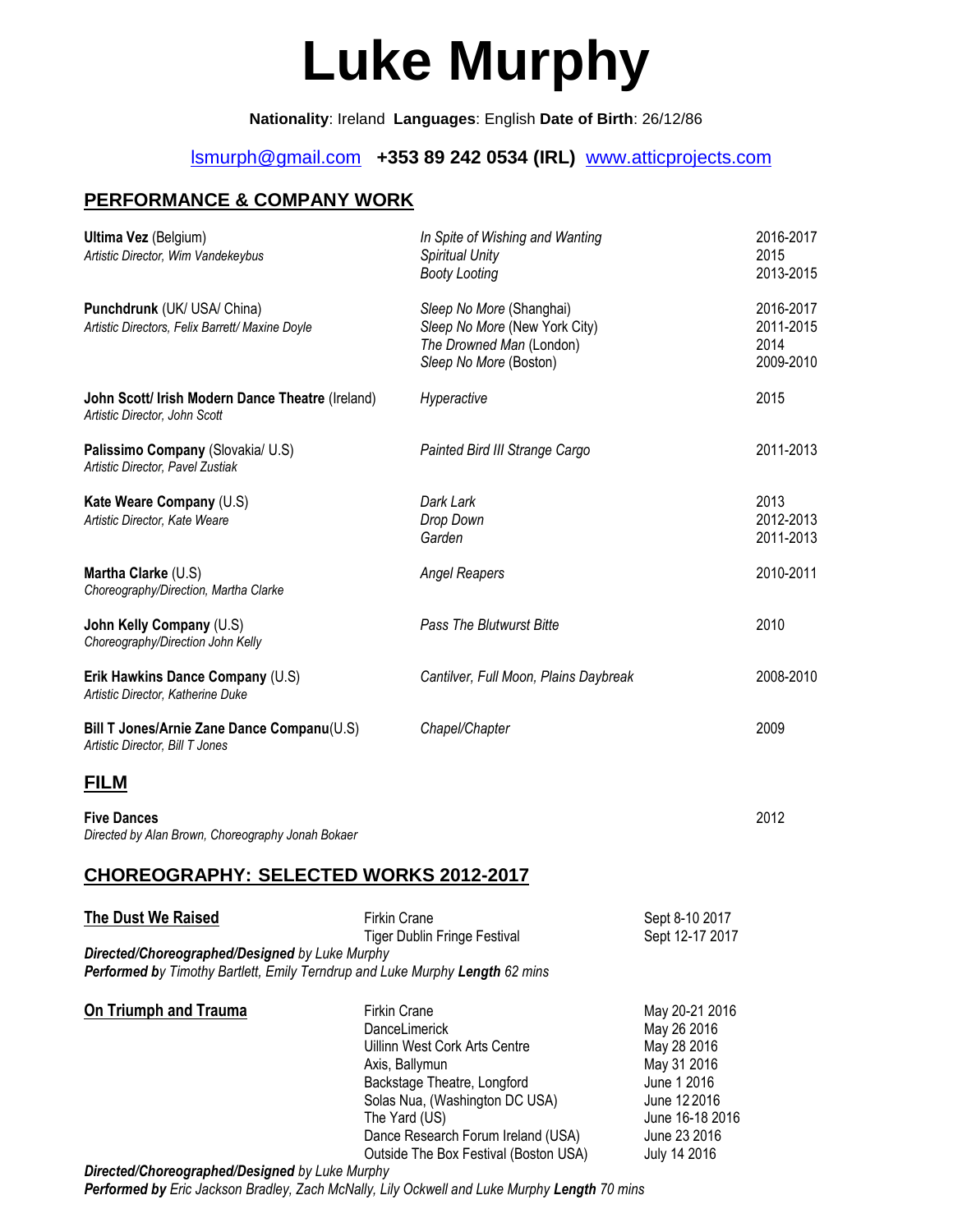| <b>Your Own Man/Mad Notions:</b>                                                                                                                          | DanceLimerick (Ireland)<br>Firkin Crane (Ireland)<br>Dublin Dance Festival [excerpts]<br>University Settlement (NYC)<br><b>Tiger Dublin Fringe Festival</b><br>Bewleys Café Theatre<br>DanceBase at Edinburgh Fringe Festival | Feb 26 2015<br>Mar 1 2015<br>May 22-30 2015<br>June 26-27 2015<br>Sept 15-19 2015<br>April 18-May 1 2016<br>Aug 22-28 2016 |
|-----------------------------------------------------------------------------------------------------------------------------------------------------------|-------------------------------------------------------------------------------------------------------------------------------------------------------------------------------------------------------------------------------|----------------------------------------------------------------------------------------------------------------------------|
| Directed/ Choreographed/Performed by Luke Murphy.<br>Video Installation: David Fishel. Photography Installation: Hope Davis Length: 58 mins.              |                                                                                                                                                                                                                               |                                                                                                                            |
| Your Own Man (film)<br>Directed/Choreographed by Luke Murphy<br><b>Cinematography by David Fishel</b><br><b>Edited by Luke Murphy and David Fishel</b>    | ADF Festival of Screendance<br><b>Flatlands Dance Film Festival</b><br>Sans Souci Festival<br><b>Tipperary Dance Platrform</b><br>Lightmoves Festival of Screendance<br>Utah Dance Film Festival<br>Tiny Dance Film Festival  | July 15 2015<br>Sept 15 2015<br>Sept 26 2015<br>Oct 8 2015<br>Nov 20 2015<br>Jan 2016<br>Feb 2016                          |
| <u>Icarus:</u><br>Choreographed/Directed/Designed by Luke Murphy<br>Performed by Phil Atkins, Peter Chamberlin, Leslie Kraus, Luke Murphy Length 57 mins. | Cork Midsummer Festival (Ireland)<br>Tribeca Performing Arts Center (NYC)                                                                                                                                                     | June 28-30 2013<br>June 7-8 2013                                                                                           |
| Drenched:<br>Choreographed/Designed by Luke Murphy<br>Performed by Carlye Eckert and Luke Murphy                                                          | Lamama Moves Festival (NYC)<br>Kelly Strayhorn Theatre (Pittsburgh)<br>Dublin Absolut Fringe Festival (Ireland)<br>Tribeca Performing Arts Centre (NYC)                                                                       | July 5-7 2013<br>Nov 6-8 2012<br>Sep 21-23 2012<br>June 8-9 2012                                                           |
| Video Installation: David Fishel Length 55mins.                                                                                                           |                                                                                                                                                                                                                               |                                                                                                                            |
| Driftwood:<br>Choreographed/Performed by Luke Murphy Length 16Mins                                                                                        | DanceBase Edinburgh (Scotland)<br>Kelly Strayhorn Theatre (Pittsburgh)                                                                                                                                                        | Aug 1-12 2012<br>May 92011                                                                                                 |

## **GRANTS & AWARDS**

| Arts Council of Ireland Project Award               | The Dust We Raised          | €41,800  | 2017      |
|-----------------------------------------------------|-----------------------------|----------|-----------|
| Arts Council Cork Dancer-In-Residence               | Professional Development    | €20,000  | 2016-2017 |
| NEFA National Dance Project Touring Award           | On Triumph and Trauma       | \$35,000 | 2016      |
| CultureIreland Cultural Programme for 1916          | On Triumph and Trauma       | €7,500   | 2016      |
| Cork County Council Heritage Grant for Ireland 2016 | On Triumph and Trauma       | €1,750   | 2016      |
| <b>Cork County Council Bursary</b>                  | Concept:Copenhagen          | €2,000   | 2016      |
| Little Gem Award- Dublin Fringe Festival            | Your Own Man/Mad Notions    | €2,000   | 2015      |
| <b>Cork City Project Award</b>                      | On Triumph and Trauma       | €9,500   | 2015      |
| The Yard Co-Commission                              | On Triumph and Trauma       | \$2,000  | 2015      |
| Kelly Strayhorn Theatre Co-Commission               | On Triumph and Trauma       | \$2,000  | 2015      |
| Irish Arts Centre NYC Co-Commission                 | On Triumph and Trauma       | \$2,000  | 2015      |
| Arts Council Bursary Award                          | <b>Creative Development</b> | €9,500   | 2015      |
| Pavilion Theatre Emerging Artists Bursary Award     | On Triumph and Trauma       | €2,500   | 2015      |
| Foundation For Contemporary Arts                    | Your Own Man/Mad Notions    | \$2,000  | 2015      |
| Arts Council Bursary Award                          | <b>Creative Development</b> | €8,800   | 2014      |
| Arts Council Project Award                          | Icarus                      | €27,700  | 2013      |
| Tribeca Performing Arts Center AIR Award            | Icarus                      | \$1,000  | 2013      |
| Arts Council Project Award                          | Drenched                    | €18,600  | 2012      |
| Tribeca Performing Arts Centre AIR Award            | Drenched                    | \$1,000  | 2012      |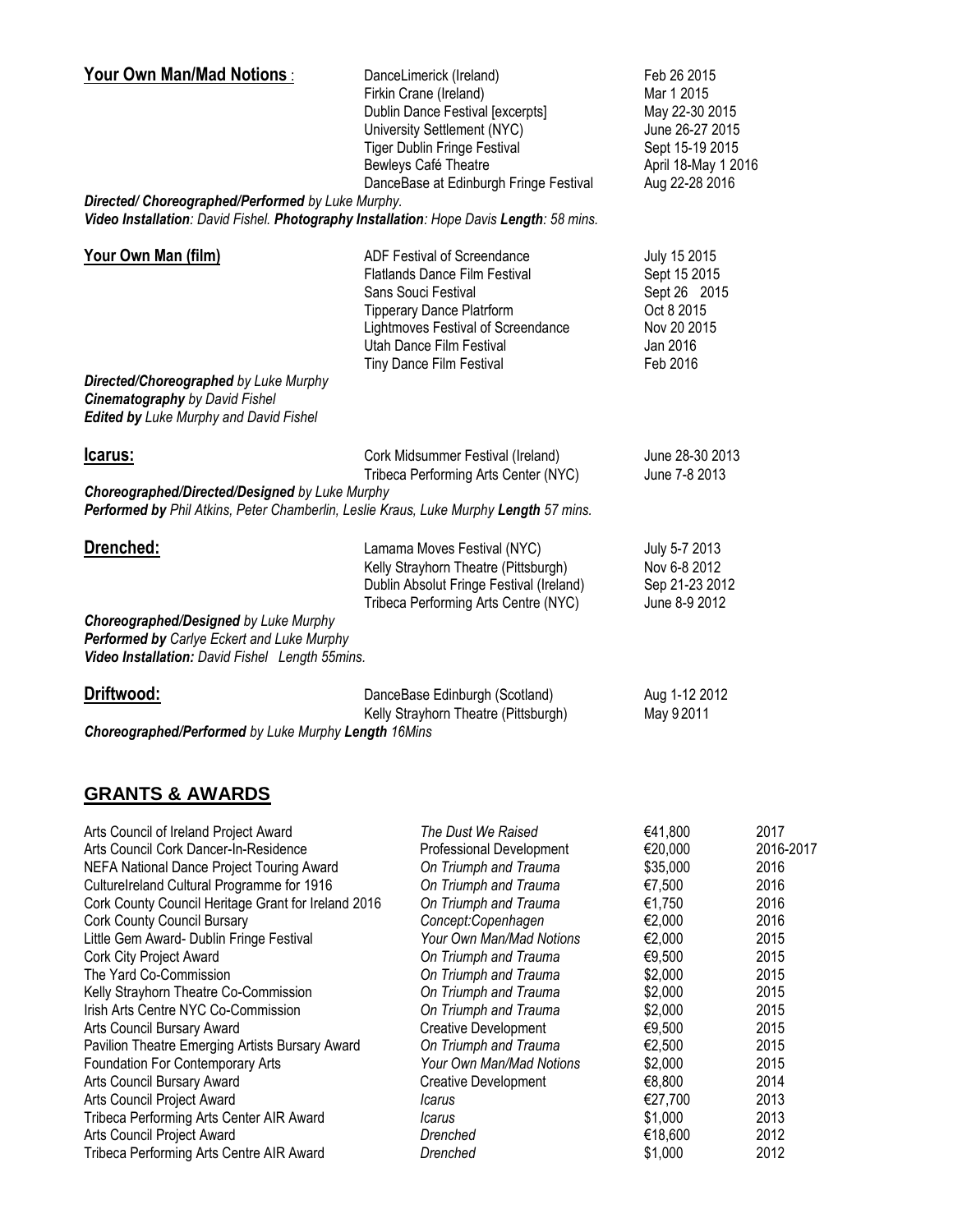#### **RESIDENCIES**

| <b>TDP Excel Arts Centre</b>          | <b>TRY Residency</b>              | 2017      |
|---------------------------------------|-----------------------------------|-----------|
| Theatre Development Centre            | <b>Creative Residency</b>         | 2017      |
| <b>DanceLimerick</b>                  | <b>Resident Artist</b>            | 2017      |
| <b>Firkin Crane</b>                   | Company-In-Residence              | 2015-2017 |
| Kaatsbaan Centre (NY)                 | <b>Upstream Residency</b>         | 2016      |
| AnSanctoir                            | <b>Resident Artist</b>            | 2016      |
| Kelly Strayhorn (Pittsburgh)          | <b>World Stages Residency</b>     | 2015      |
| Dragons Egg (Connecticut)             | <b>Creative Residency</b>         | 2015      |
| The Yard (Marthas Vineyard)           | Bessie Schoenberg Resident Artist | 2014      |
| <b>DanceLimerick</b>                  | <b>Resident Artist</b>            | 2014      |
| <b>Tyrone Guthrie Center</b>          | Dancelreland Residency            | 2014      |
| Dragons Egg (Connecticut)             | <b>Creative Residency</b>         | 2013      |
| Duo Multicultural Center              | <b>Resident Artist</b>            | 2012-2013 |
| <b>Tribeca Performing Arts Centre</b> | Artist-in-Residence               | 2011-2013 |
| Kelly Strayhorn Theatre               | Next Stage Artist in Residence    | 2011      |
| Dragons Egg (Connecticut)             | <b>Creative Residency</b>         | 2011      |
| DanceIreland                          | International Associate Artist    | 2011      |

| <b>EDUCATION</b> |  |
|------------------|--|
|                  |  |

| University of Chichester (Chichester, UK) | MA- Choreography      | 2016-2017 |
|-------------------------------------------|-----------------------|-----------|
| Point Park University (Pittsburgh, USA)   | BFA-Dance and English | 2005-2009 |

#### **PRESS CLIPPINGS**

"It's a deeply engaging and expertly controlled performance, sometimes charming and relaxed, sometimes pained and intense \*\*\*\*"— **Michael Seaver Irish Times Sept 21 2015**

"There's a lot of food for thought here, the anecdotes and stories Murphy shares ring true and loud for the audience...At it's heart, 'Your Own Man/Mad Notions' is a baring of the soul"--- **Meg.ie Sept 18th 2015**

"Murphy is a highly accomplished dancer and storyteller..It fuses humour with moments of poignancy and intense movement to create a truly powerful experience….. A brilliant piece of inventive dance theatre to tell a well-known story of emigration in a novel and exciting way. "---**nomoreworkhorse.ie Sept 18th 2015**

"Anyone who has seen him can testify: Murphy's svelte and humble demeanour can instantly give way to warrior-like choreography... his self-examinations are best present in his explosive body"---**broadwayworld.com Sept 19th 2015**

"A brilliantly orchestrated, inescapable assault on the senses. Imagine falling headfirst into a massive shredder along with every famous romantic Hollywood movie scene you've surely witnessed and some you haven't (and toss in a bit of porn) with visual projections, viscerally loud and reverberating music and audio clips of dialogue, overlapping and coming at you from various directions, and often intense, rambunctious dancing by this irrepressible pair. Its funny and not a little disturbing and frightening, too."----**Eva Yaa Asentewaa-Infinite Body Blog July 6th 2013**

"Not only is *Drenched* beautiful, it also has moments of humor and lightheartedness. Previous performances of this dance piece have received rave reviews. Hailing from Cork City, Ireland, Murphy is a fantastic young choreographer. Simple, emotional, and athletic, his work is relatable to anyone who has experienced a conflict between what media and society tells us love should look like, and the sometimes more unpredictable, less romantic reality. *Drenched* also appeals to anyone who appreciates beautiful movement and dance theater**.--- Simona Rabinovitch- Gotham Magazine June 26th 2013**

"Murphy's dance-making can match sharp words with edgy moves any day. There is edited pace and clean lines in Eckert and Murphy's passionate, full force body exchange and their lifts, body wraps, floor tussles are handled with a mesmeric control, equally as arresting as anything on screen. Star rating: ★★★★" ---**Seonna Mac Reamoinn- Irish Theatre Magazine Sept 23 2012**

#### **REFERENCES**

Maxine Doyle: *Artistic Director Punchdrunk* [maxine@punchdrunk.org.uk](mailto:maxine@punchdrunk.org.uk) Greet Van Poek- *Dramaturg Ultima Vez [greet.vanpoeck@me.com](mailto:greet.vanpoeck@me.com)*